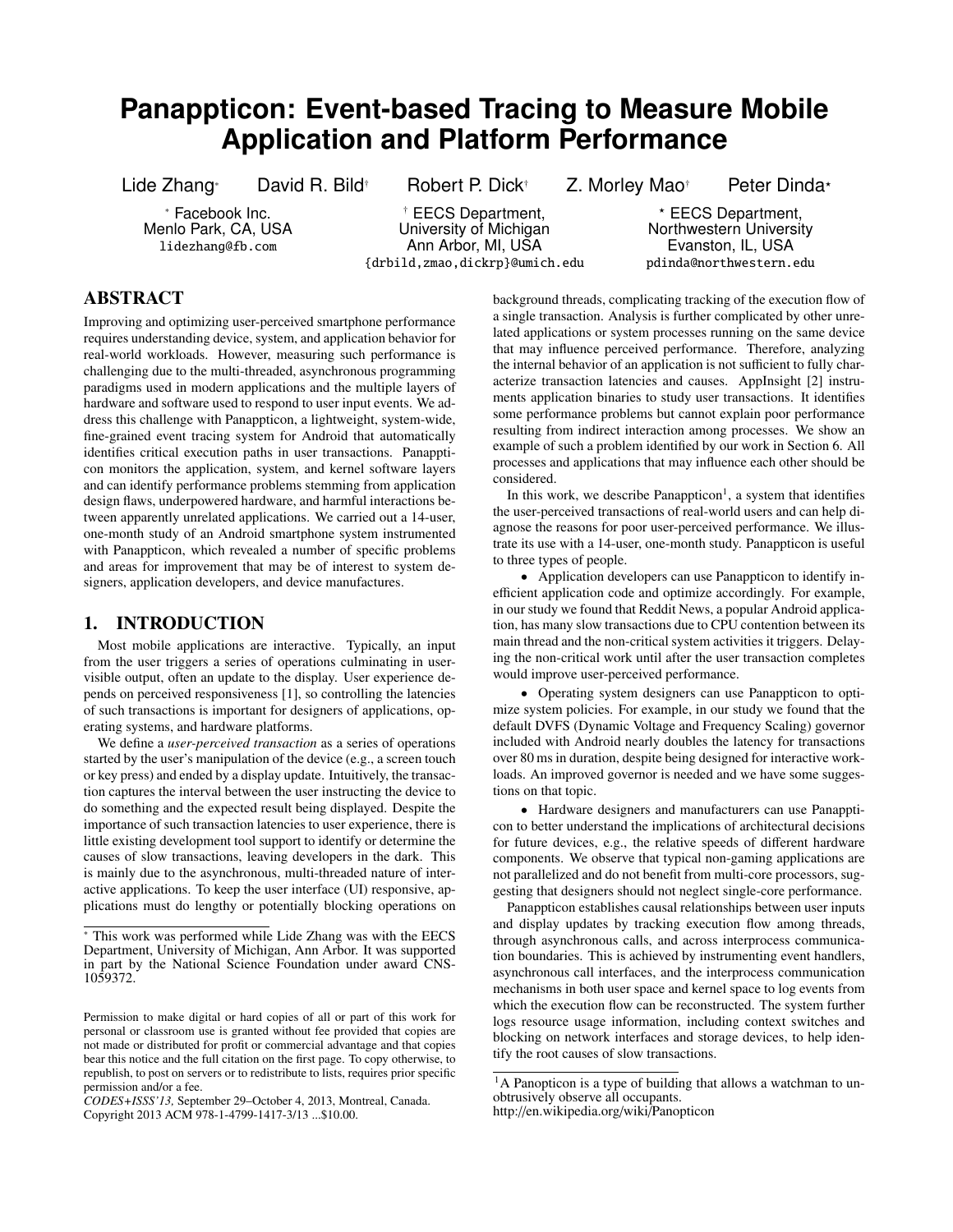

Figure 1: Illustrative example of a user-perceived transaction: the horizontal axis represents time and the vertical axis distinguishes threads.

We validated Panappticon on ten open-source applications, manually confirming that the detected user transactions and latencies were correct. Panappticon incurs an average 6.1% performance overhead and has unnoticeable impact on battery life.

This work makes three major contributions.

• We provide an unobtrusive methodology and design for extracting user-perceived transaction latencies based on causal relationships among the operations triggered by an input.

• We describe Panappticon, an open-source<sup>2</sup> system that applies the above methodology to automatically characterize userperceived transactions and provide detailed resource usage information, allowing for root-cause diagnosis of the causes of slow transactions.

• We present results of a real-world user study of 14 Android users running Panappticon on their phones for one month and provide three case studies showing how Panappticon can benefit application developers, system developers, and smartphone manufactures. The data traces are publicly available<sup>2</sup>.

#### 2. GOALS AND DESIGN CHALLENGES

In this section, we give the formal definition of our goal: making characterization of user-perceived transactions easy. We also give an example to illustrate the use of Panappticon and explain the challenges we faced during its design.

#### 2.1 Design goal and example

We define a *user-perceived transaction* to be a series of operations started by a user's input to a computer system, e.g., a screen touch or button press, and ending with a display update. Generalizing the concept and implementation to other outputs, such as the audio device, would not pose major challenges. The latency between the UI input and the update captures the latency perceived by users. That is, any operation not included in the user-perceived transaction does not influence the perceived latency and therefore does not directly impact user experience. Some UI inputs can trigger multiple display updates; we define the last display update as the end of the transaction.

Figure 1 depicts a user-perceived transaction. Imagine a simple application that downloads and displays celebrity quotes. As shown in Figure 1, the transaction is started by a button press. In the UI event handler triggered by this input, the main UI thread submits an asynchronous task to a worker thread to download the quote. During execution of the asynchronous task, the worker thread may block while waiting for packets from the network. After the download finishes, the worker thread posts a message back to the UI thread to display the quote. In this example, the operations between the user input and display update form one user-perceived transaction.

Panappticon seeks to identify such user-perceived transactions

and determines the performance bottlenecks for each. To achieve this goal in the preceding example, the system must record the user input and, based on the asynchronous call, establish a causal relationship between the UI event handling and the worker thread execution. Then, the system must record the network block and, finally, link the worker thread execution to the UI update by tracking the posted message.

To optimize user-perceived transaction latency, we need to identify the *critical path* for each transaction and understand the dominant components. The critical path is the bottleneck execution path whose length captures the perceived latency between user input and display update. The nodes on the critical path are responsible for delay; increasing their execution times would increase the latency between input and update. In the example above, the path between the input and update nodes through the worker thread represents the critical path, with the network responsible for most of the delay.

#### 2.2 Design challenges

We faced the following major challenges in the design of Panappticon.

• *A user transaction can involve execution across threads and process boundaries.* For example, in the preceding example, the main thread submits work for asynchronous processing by a background thread, a common Android programming pattern as explained in Section 4. Even more challenging, some applications contain two or more independent processes, one running the UI and the others doing work asynchronously with all actively involved in the user-perceived transaction. Therefore, we must track asynchronous (and synchronous) calls across threads and process boundaries.

• *Display updates are not always caused by the most recent user input event.* In the preceding example, it is possible that other display updates are triggered by a change in system state (e.g., a change in network connectivity) between the input event and display update. In a more complicated application, a second user transaction might start before the first finishes. Both scenarios result in display updates being separated from the user input events that caused them by other user input events. This prevents one from grouping display updates with their most recent input events. Panappticon must explicitly track causal relationships among operations.

• *It is necessary to know the underlying hardware state.* One of our goals is to help system and application developers determine the reasons for lengthy transactions. Possible causes include contention for the processor, long blocking times on network or disk IO, or problems with system policies such as DVFS. For instance, in our running example, if the network blocking time is reduced, the user-perceived latency would also be reduced. To achieve this goal, we must efficiently log fine-grained resource usage information, such as IO blocking times and context switches.

• *Mobile devices are resource constrained.* The system must have low performance and energy overheads so as to not influence user experience. Limited smartphone CPU throughput, memory, and energy capacities prevent logging of non-essential data and relegate user transaction analysis to the server.

#### 3. APPROACH OVERVIEW

We developed and implemented an event-based tracing infrastructure that can efficiently capture (1) the relationships between operations to identify user transactions across threads or processes and (2) which resource (e.g., CPU, network, disk, etc.) a thread is

<sup>2</sup>http://ziyang.eecs.umich.edu/projects/panappticon/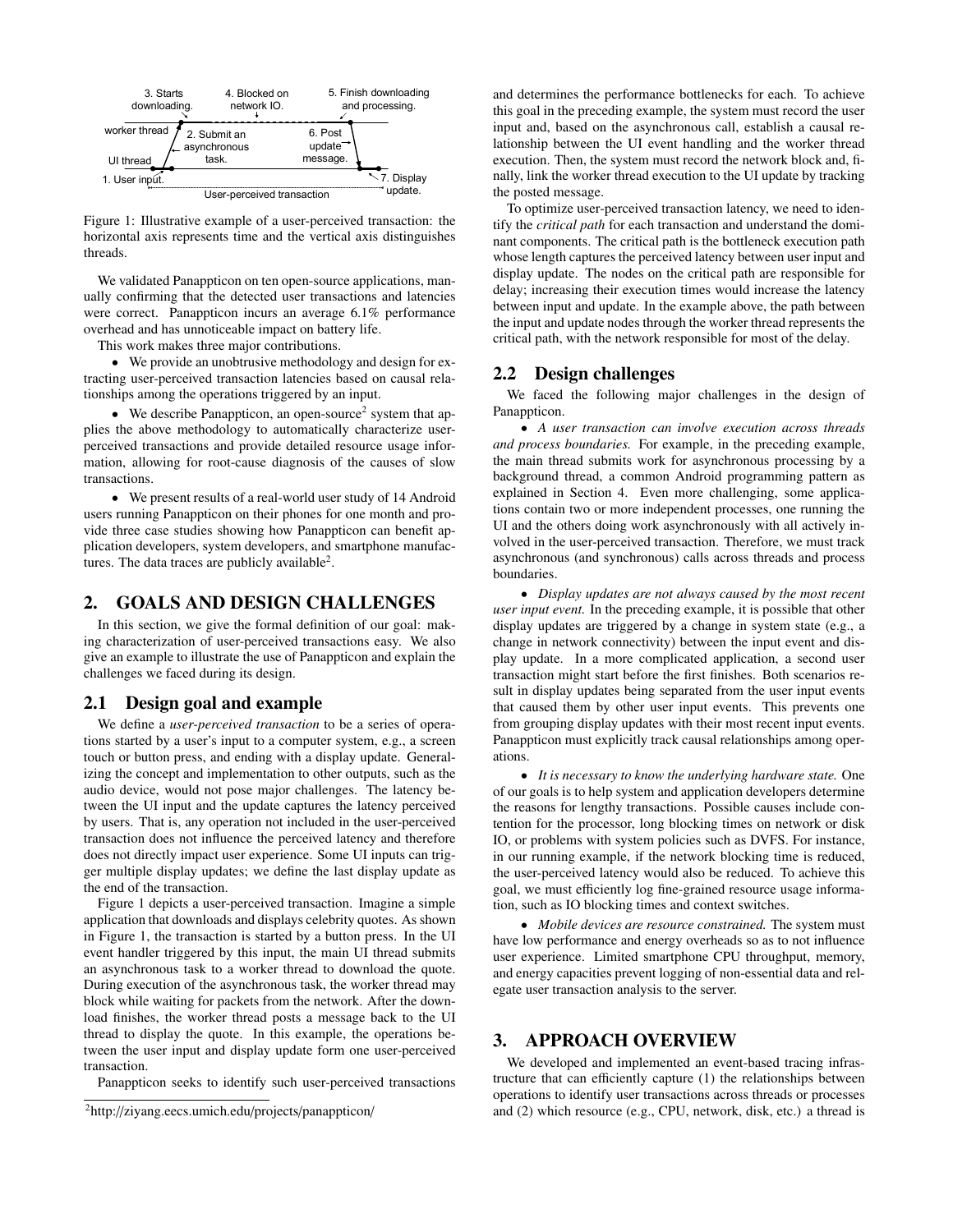

(a) Execution traces divided into "atomic" intervals. The dotted arrows show the dependencies between intervals. The grey intervals are unrelated to this user transaction and the dashed portions indicate the thread is idle.





(b) The events logged by Panappticon in order to reconstruct the relationship graph. Submit events mark the submission of tasks to the UI, AsycTask, and Service threads, begin and finish events demarcate the processing of each task, and a fork event marks the creation of the worker thread.



(c) Relationship graph showing execution dependencies for this transaction. Each node represents one execution interval, with an incoming edge indicating the interval was triggered by the preceding node. Given this graph, the transaction latency is easily computed from the critical path.

(d) From the events logged above, the full relationship graph can be reconstructed. The begin and finish events demarcate the execution boundary for each node and the submit and fork events indicate which node triggered an interval.

Figure 2: Example execution sequence illustrating our methodology for user-perceived transaction extraction. Figures 2(a) and 2(c) illustrate that the sequence can be viewed as a directed acyclic graph of dependent execution intervals. Figures 2(b) and 2(d) show how the graph can be reconstructed from a log of simple events. In this transaction, the user input enqueues an AsyncTask that, after communicating with a background service via RPC, updates the display. It also forks a background thread to read from disk and then update the display. The transaction ends after the second display update.

using or blocking on at each instant to reveal performance bottlenecks. This section describes our methodology, shown in Figure 2.

#### 3.1 Methodology overview

Our technique for tracking user transactions across threads and processes is based on identifying and linking "atomic" intervals of thread execution. Such intervals represent work that happens contiguously, e.g., a worker thread processing one task from a task queue. Intervals processing the same transaction are casually dependent—one interval triggers the execution of the next. Figure 2(a) shows an example execution trace divided into intervals, with arrows indicating the causal relationships. Figure 2(c) shows the relationship graph we wish to obtain.

Extracting the relationship graph requires (1) separating each execution trace into "atomic" intervals, (2) identifying the causal relationships between intervals, and (3) identifying the initial (e.g., user input) and terminal (e.g., display update) intervals of userperceivable transactions. We log events sufficient for each task, as illustrated in Figure 2(b). For the first two tasks, we instrument the Android platform and kernel to record events for popular programming paradigms. For the third, we instrument the platform to record user input and display updates, tagging the current interval. These allow graph construction, as shown in Figure 2(d).

To determine the causes of latency, we record events indicating resource use, e.g., context switches for CPU and blocking times for disk and network access. Section 4 describes all captured events.

#### 3.2 Architecture overview

Panappticon contains the five major components shown in Figure 3: a userspace logger, a kernelspace logger, an event collector, a server-side collector, and a user transaction analyzer.

Userspace logger and kernelspace logger: The userspace and



Figure 3: System architecture overview.

kernelspace loggers record the events mentioned in the preceding section. Specifically, input events, display update events, and most events indicating causal relationships are captured in userspace, where the use of high-level programming paradigms make eventbased inference easier. The kernel logger captures resource utilization events and some events indicating causal relationships across process boundaries, e.g., forking and IPC transactions. Section 4 enumerates all the events captured by these two loggers. To minimize the performance impacts of these loggers, both buffer event records in memory, sending them to the collector in batch when the buffer is full.

Event collector and server collector: The event collector is responsible transmitting traces from the loggers to the server-side collector for processing. To minimize performance and energy overheads and avoid losing data, the logs are uploaded in batch only when WiFi is available. Failed transmissions are buffered to the SDcard and retried later.

User transaction analyzer: The user transaction analyzer ex-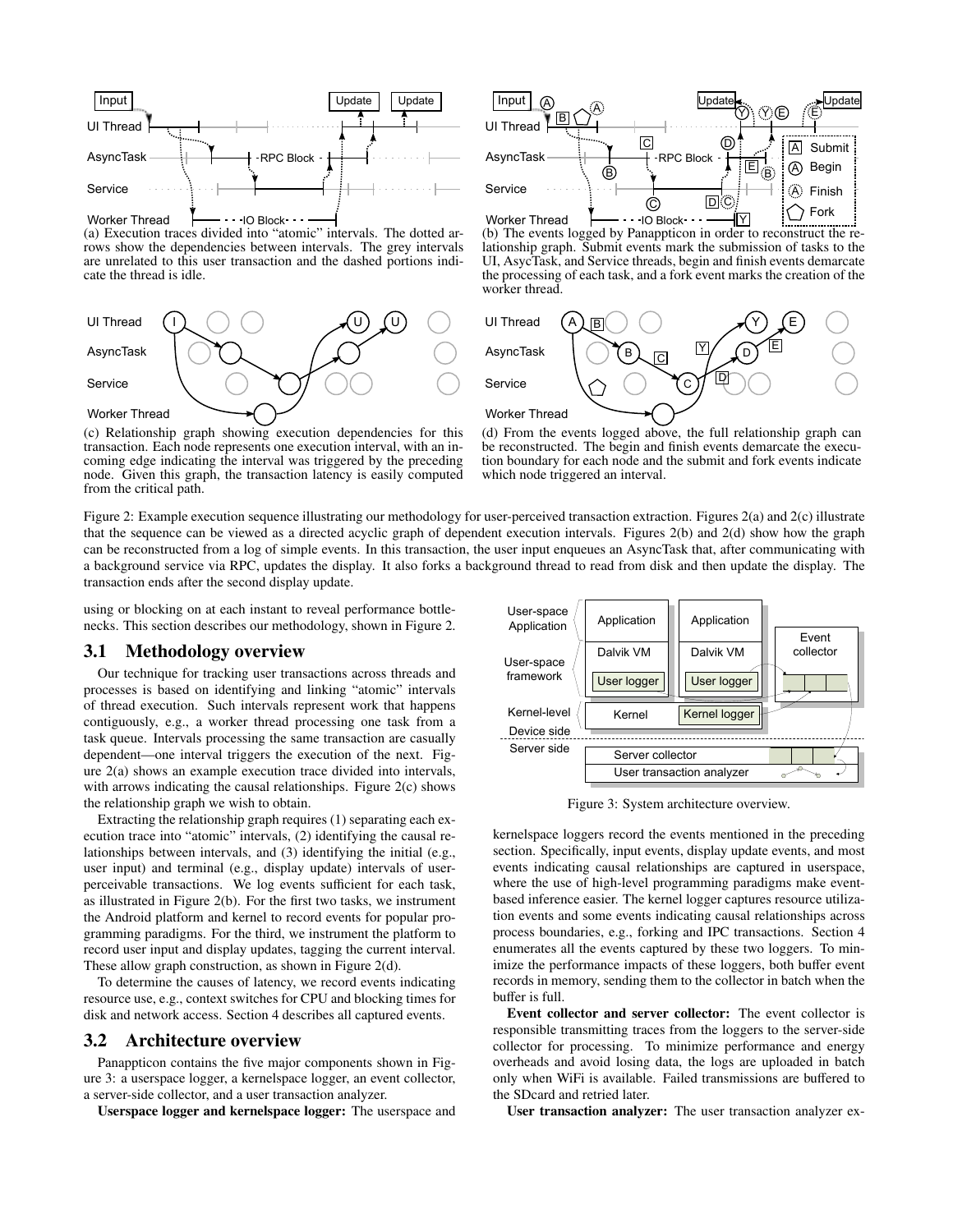tracts the relationship graphs using the method described in Section 3.1. From these graphs, it extracts user transactions and their corresponding user-perceived latencies and resource usages. Section 4 describes the graph extraction process.

# 4. INSTRUMENTATION DETAILS

Before Panappticon's design could be determined, it was necessary to answer the following questions. (1) What data need to be captured? They should be sufficient to identify each user transaction and its resource use with low overhead. (2) How should these data be used to construct the relationship graph to link user input with display update? (3) How should resource accounting be done for each transaction? This section answers these questions.

Panappticon is based on Android 4.1.2. Some of the implementation details below are specific to this Android version.

#### 4.1 Background: Android

Android is a Linux-based operating system developed by Google for mobile devices such as smartphones and tablets. This subsection summarizes Android properties to provide background useful for understanding Panappticon.

Dedicated UI handling: Applications on Android are UIcentric. All UI related events, including serving user interactions and updating the display, are handled on one dedicated thread, which is also the main thread of each application. To maintain a responsive UI, developers should avoid lengthy operations, or blocking of the UI thread [3]. Instead, they should create separate worker threads. This property motivates us to track asynchronous calls across threads.

Looper thread: Most Java threads managed by the Android system, including the main thread of each application used for UI events, use a message queue model. Messages are placed in a queue and the thread loops indefinitely, processing messages from the head of the queue. In Android, such threads are called Looper threads and share a common implementation of the message queue and looper functionality. The shared code facilitates easy logging of message submission and execution events.

#### 4.2 What information do we capture?

There is a trade off between the amount of information Panappticon gathers and its overhead. For example, a complete trace of every method in the system framework that applications could potentially call during a transaction would allow us to have full knowledge of the system status. However, this would slow down the application by orders of magnitude. To this end, we record the minimum amount of information that is necessary to identify userperceived transactions and their performance bottlenecks. This information can be placed in the following categories: (1) user interaction events including screen touch and key press, (2) causality between asynchronous calls and callbacks within and across threads, (3) inter-process communication between threads and processes, (4) various thread synchronization mechanisms and the causality between threads due to synchronization, (5) resource accounting for each thread such as context switching and blocking on network and disk IO, (6) other causality relationships between threads, e.g., forking a thread, (7) display update, and (8) additional information that helps to track foreground applications and application names. Records for each event contain the following fields: Timestamp, Event\_type, TID, Data, (CPU\_core). CPU\_core specifies the core associated with an event and is only available for kernel events. Table 1 summarizes the events Panappticon logs. We now explain each type of event.

User input: We record input events due to screen or button

touches and those from the software keyboard. In Android, the first type of input is dispatched directly to the foreground application through the onInput() callback method in the View class. Unlike the first type of input, software keyboard input is dispatched to the foreground applications through another systemUI application, which translates screen touch events into keyboard inputs.

Asynchronous calls and callbacks: As we mentioned in Section 4.1, the UI-centric nature of Android applications requires developers to use asynchronous worker threads for lengthy operations. To achieve this, there are two common programming models in Android: (1) start a worker thread and post a message to the UI thread to update the display after the work is done or (2) submit a task to the pool of thread executors.

To handle the first case, we instrument the MessageQueue class in the Android framework library to capture the causal relationships between message enqueue and dequeue events. Each message is associated with a unique ID. For the second case, we instrument the ThreadPoolExecutor class in the generic Java library to record the causal relationship between task submission and consumption. These events are matched using task ID.

Inter-process communication: As mentioned above, Android uses a kernel-level inter-process communication implementation called Binder for RPC. For each process, Binder manages a pool of threads to execute incoming RPC requests. For each call or Binder *transaction*, we log the full RPC call by tracking events across process boundaries.

Synchronization mechanisms: Contention for virtual resources (worker threads, shared data segments, etc.) can result in slow transactions. Access to such resources is usually mediated by synchronization primitives, so we log contested accesses to the following in-kernel primitives: waitqueues, semaphores, mutexes, and futexes. Specifically, we log when a thread blocks waiting for access, when it resumes from that block, and, after releasing a primitive, which waiting threads are awakened. We do not log lock, unlock, or spinlock events due to the volume of accesses—contested accesses are much rarer.

Resource accounting: To help determine the bottlenecks for each transaction, we log access to the three main time-shared resources used by Android applications: processor, network, and disk. For processors, we log each context switch, including the incoming thread ID, the outgoing thread ID, and the new state of the old thread (still runnable, interruptible sleep, etc.). For the disk and network, we log when a thread blocks on a read request and then when it resumes.

Display update: Android provides developers two main paths to update the display: the View class in the framework library and OpenGL to render display directly. Panappticon currently considers only the first path because OpenGL is mainly used for graphics rendering in gaming applications. The concept of user transaction in such gaming application is different from our definition in interactive applications due to the use of animation, as discussed in Section 5.

Additional information: In addition to all the information necessary to capture causality between events, we also collected additional information to help us better understand the context of the transactions. For example, we recorded the application that enters and exits the foreground to distinguish applications users interact with from system applications. This is done via changes to the Activity framework class. Similarly, the kernel records the name of each thread.

## 4.3 How do we construct relationship graph?

To identify user transactions based on event streams, we con-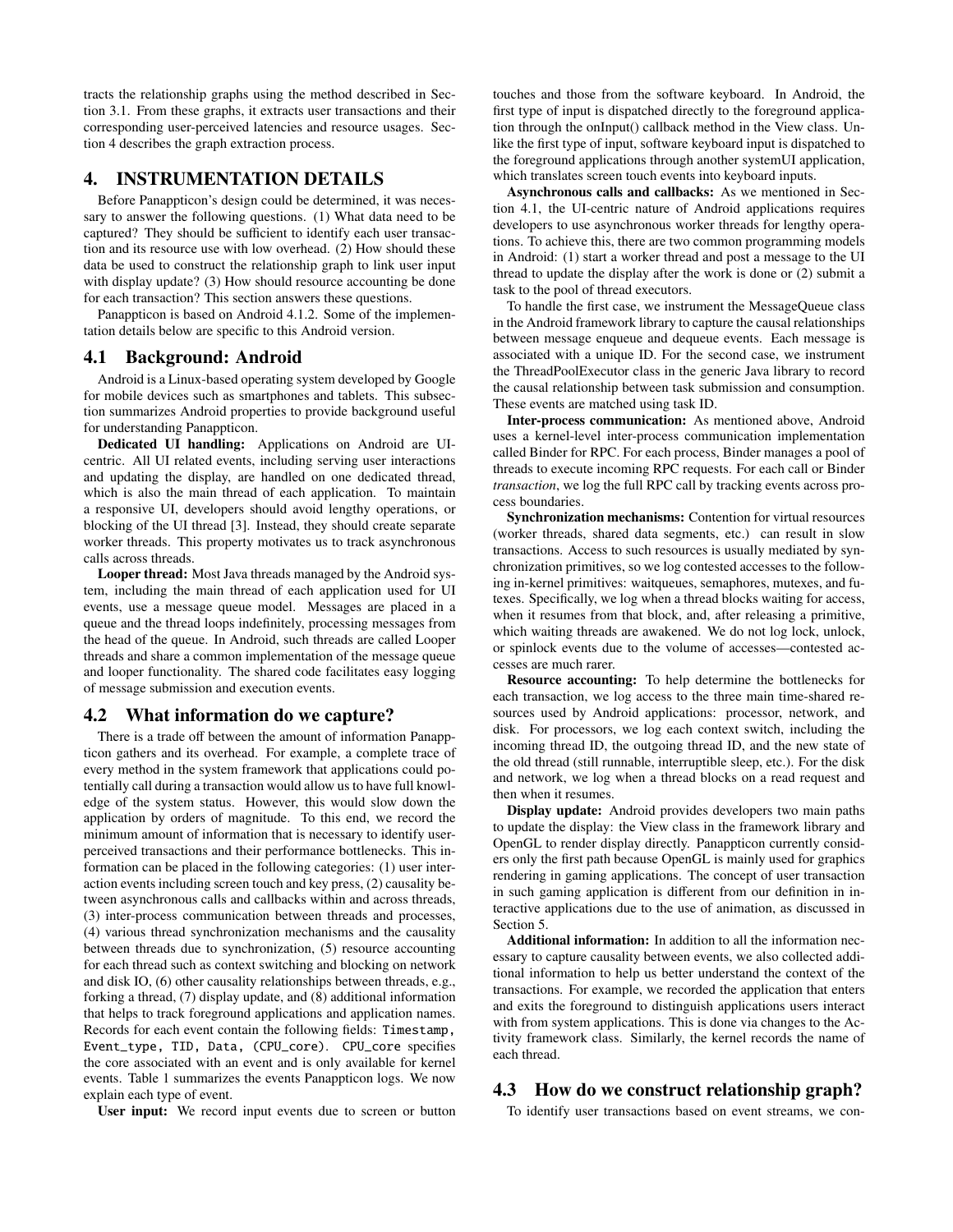Table 1: List of Events Captured

| Category          | Event type                   | Space  | Data field                   | Description                                         |
|-------------------|------------------------------|--------|------------------------------|-----------------------------------------------------|
| User              | <b>UI INPUT</b>              | User   | null                         | User's input on the touch screen or hardware button |
| inputs            | UI KEY                       | User   |                              | User manipulation of the software keyboard          |
|                   | <b>ENOUEUE MSG</b>           | User   | message_id, queue_id         | Enqueues and dequeues a message                     |
| Async             | DEQUEQUE_MSG                 |        | time_to_dequeue              | with message_id on queue with queue_id              |
| callbacks         | <b>SUBMIT ASYNC TASK</b>     | User   | task id                      | Submits/consumes a task to one of                   |
|                   | CONSUME_ASYNC_TASK           |        |                              | the pooled thread executors                         |
|                   | <b>BINDER PRODUCE ONEWAY</b> |        | transaction id               | Caller sends arguments to the remote w/o blocking   |
| <b>IPC</b> calls  | <b>BINDER PRODUCE TWOWAY</b> | Kernel |                              | Caller sends arguments to the remote and blocks     |
|                   | <b>BINDER REPLY</b>          |        |                              | Remote thread sends return value back to the caller |
|                   | BINDER_CONSUME               |        |                              | A remote thread begins execution                    |
| Locks: mutex,     | type_WAIT                    |        | lock id                      | Block waiting for access to lock                    |
| semaphore, futex, | type_WAKE                    | Kernel | lock id                      | Resume from block waiting for access to lock        |
| and waitqueue     | type_NOTIFY                  |        | lock_id, notify_pid          | Notify waiting thread to wakeup                     |
|                   | <b>CONTEXT SWITCH</b>        | Kernel | old_pid, new_pid             | Context switch from process old_pid to new_pid      |
|                   | <b>SOCK BLOCK/RESUME</b>     | Kernel | null                         | Blocks and resumes on socket waiting for connection |
| Resource          | DATAGRAM BLOCK/RESUME        | Kernel | null                         | Blocks and resumes on socket waiting for UDP data   |
| accounting        | <b>STREAM BLOCK/RESUME</b>   | Kernel | null                         | Blocks and resumes on socket waiting for TCP data   |
|                   | <b>IO BLOCK/RESUME</b>       | Kernel | null                         | Blocks and resumes on disk IO                       |
| Other dependency  | <b>FORK</b>                  | Kernel | parent_pid, child_pid        | Parent process forks child process                  |
| Display           | UI INVALIDATE                | User   | null                         | Invalidates the view, schedules display update      |
| update            | UI UPDATE                    | User   | null                         | Redraw the view                                     |
| Additional        | THREAD NAME                  | Kernel | $t$ <sub>[pid, t_name]</sub> | Thread t_pid has name t_name                        |
| information       | <b>ENTER/EXIT FOREGROUND</b> | User   | null                         | The current PID enters/exits being foreground app   |

struct directed acyclic graphs based on the relationships between events. Each event entry in the trace is identified as a node in the graph. The edges represent the relationships between pairs of events.

Figure 4 illustrates the relationship graph constructed based on the example trace in Listing 1. The map between node name and event is also shown in the trace. The logic of the trace is described in Section 2.

We identify two types of relationships: causal relationship and temporal ordering.

Listing 1: Example trace of correlation graph

| (1)   | <b>USER INPUT</b>       | pid:0 |                |
|-------|-------------------------|-------|----------------|
|       | (EM1) ENOUEUE MSG       | pid:0 | $message_id:1$ |
|       | (DM1) DEQUEUE_MSG       | pid:0 | $message_id:1$ |
| (ST1) | SUBMIT_ASYNCTASK        | pid:0 | task id:1      |
|       | (CT1) CONSUME_ASYNCTASK | pid:1 | task id:1      |
| (B)   | <b>SOCK BLOCK</b>       | pid:1 |                |
| (R)   | <b>SOCK RESUME</b>      | pid:1 |                |
|       | (EM2) ENQUEUE MSG       | pid:1 | $message_id:2$ |
|       | (DM2) DEOUEUE MSG       | pid:0 | $message_id:2$ |
| (INV) | <b>UI_INVALIDATE</b>    | pid:0 |                |
|       | <b>UI UPDATE</b>        | pid:0 |                |
|       |                         |       |                |

Causal relationship: A relationship between two execution intervals where the earlier interval triggers the latter one, as explained in Section 3.1. It is represented by solid edges in the graph. For example, the message enqueue event triggers the message dequeue action. In other words, without the message enqueue operation, the message dequeue operation would not exist. We identified the following node pairs correlated with causality.

• ENQUEUE\_MSG and DEQUEUE\_MSG with the same message\_id.

• SUBMIT\_ASYNCTASK and CONSUME\_ASYNCTASK with the same task\_id.

• BINDER\_PRODUCE or BINDER\_REPLY events and BINDER\_CONSUME with the same transaction\_id.

• Two nodes created by the FORK event: the node represent-

ing FORK event on the parent thread and the node representing the initial execution on the child thread.

• UI\_INVALIDATE and its closest UI\_UPDATE within the same thread.

Temporal ordering: A relationship between events within an execution interval. It is represented by a dotted edge. For instance, in the previous example, message 1 is enqueued while the callback method triggered by the input is executed. Similarly, an asynchronous task is submitted during the execution of the dequeued message 1.

One major challenge of temporal ordering is to determine when to end an execution interval. If this is not correctly determined, all events on the same thread will be spuriously connected, causing user transactions to be mistakenly grouped. We place the threads in Android applications in two categories and we use different approaches for each type.

• Task-based threads are the most common background thread pattern in Android. These threads consume tasks from a queue and block when the queue is empty. The end of each task indicates the termination of an execution interval. For example, the main UI thread in each application is a Looper thread that waits for incoming messages and processes them. All the events happening when processing one message belong to one execution interval. The same approach applies to Binder threads and asynchronous task threads, which wait for new transactions and new tasks. We do not explicitly instrument other background threads. Instead, events from the locking primitives indicate the producer/consumer of a task queue, allowing inference of execution intervals. The application of this approach to applications using WebKit is explained in Section 4.5.

• Worker threads may also be forked for one-time execution. Our approach automatically infers the execution interval in this case.

We assume that no unrelated work is performed while processing a particular task from a queue. A (probably misguided) programmer might have the handler for a particular message check an unrelated condition and enqueue a message to handle it, leading to a false dependency. In practice, this should be rare because the Android APIs encourage good practices to maintain a responsive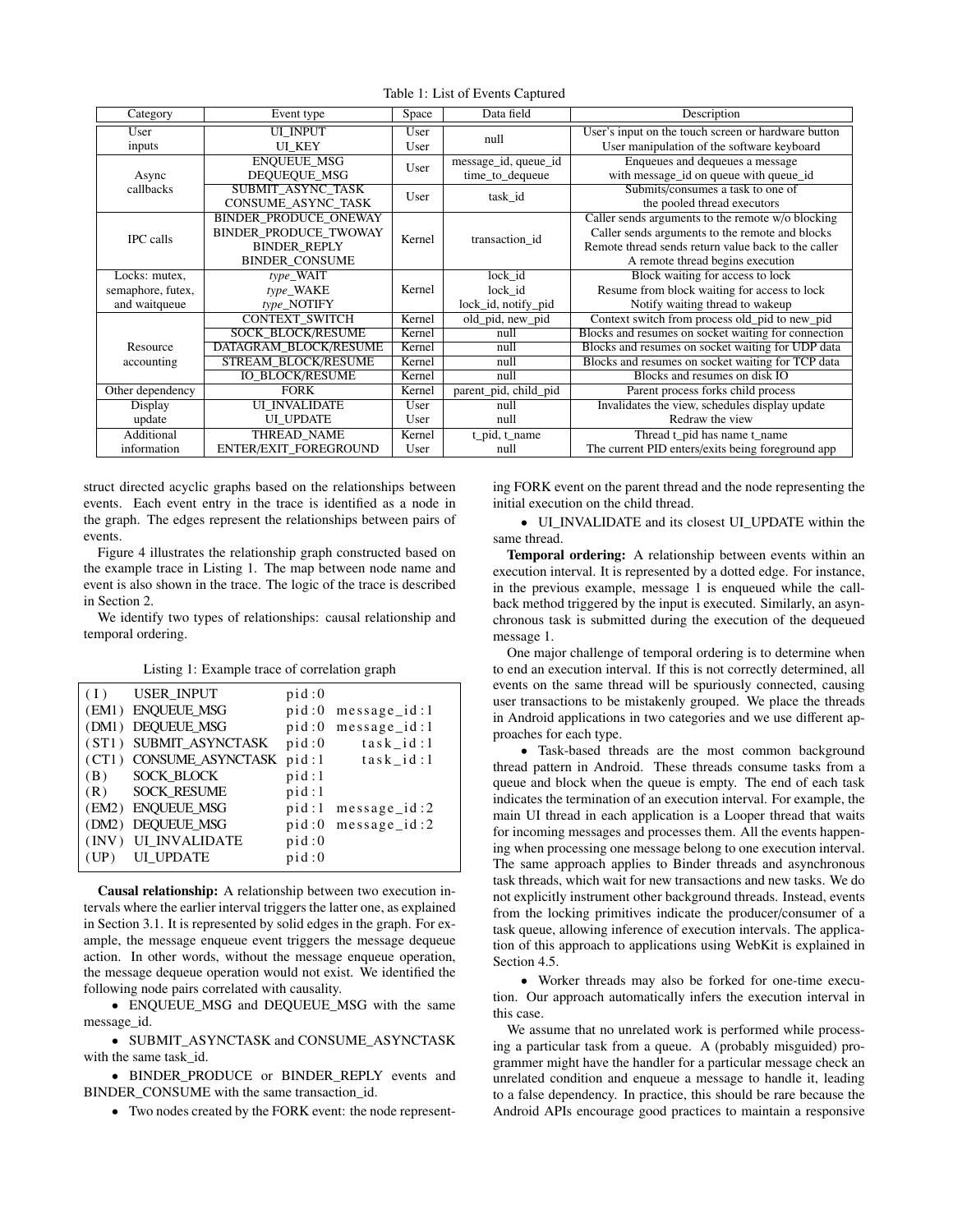

Figure 4: Illustrative example of relationship graph.

UI thread. None of the applications manually inspected to validate Panappticon exhibited such false dependencies. Further, only (rare) false dependencies leading to display updates would impact critical path analysis.

Using the methodology above, we can infer separate user transactions when they overlap. By further extracting the critical paths from UI\_INPUT and UI\_UPDATE in each transaction, we can derive the latency of each user-perceived transaction.

#### 4.4 Resource accounting

The major research questions we use resource accounting to answer are, "what are the causes of delay for transactions with noticeable delay?" and "what can be done to speed them up?" To this end, we analyze the resource use on the critical path for each transaction in two steps.

First, we add the resource accounting-related kernel events into the correlation graph to indicate the use of physical resources. In particular, context switch events allow per-thread accounting of CPU use. Similarly, network and disk IO access events allow perthread accounting of network and disk use. In additional to physical resources, we also add synchronization events into the graph to represent the use of virtual resources. For example, a thread can block on a mutex and wait for other threads to release it. Note that these events are added to the graph based on temporal correlation.

Second, we analyzed the edges on the critical path to understand the reason for its latency. All edges fall in the following categories.

• Edges that indicate the corresponding thread is running and occupying the processor. For example, edges between any events that occur between two context switches. Latency due to this type of edge depends on processor speed.

• Edges that suggest the corresponding thread is blocked, waiting for some resource. We further place different resources in the following categories. (1) Physical resources such as network, IO, and CPU. Waiting for CPU means the thread gets context switched out when it is still eligible to run. (2) Virtual resources such as locks or thread execution. For example, the latency between submission and consumption of an asynchronous task can be due to the worker threads being occupied and therefore blocking the consumption of the new task. Approaches that shorten these edges vary based on specific resource.

Thus, we can determine the time spent on each edge, allowing the causes of long transactions to be determined and helping to identify solutions.

## 4.5 Example graph of common programming models

We now present an example graph generated from common programming patterns in the Android framework. Both this pattern and that in Figure 4 are commonly found in the traces gathered in real-world use. Note that our approach is not limited to these programming patterns.

WebView applications: The WebView class is a view that renders web pages using WebKit. It is extensively used by application developers. Figure 5 shows an example of a user transaction that loads a webpage the first time after an application launches. Note



Figure 5: Example trace of application using WebView.

that for demonstration purpose, all the message enqueue nodes within one execution interval are merged into the prior node. For example, the dequeue of message 1 enqueues message 2 and hence has an outgoing edge to the dequeue of message 2. After the WebViewCore thread dequeues message 2, it (1) forks the rendering thread, which prepares different objects on the webpage for rendering. After preparation, (2) it enqueues a message to the WebView-Core thread, which eventually triggers the display to update.

One major challenge we have for WebView-related applications is that the rendering thread is a native task-based thread that we do not instrument explicitly. Therefore, to infer the termination of each execution interval, we leverage the kernel waitqueue locking primitives. We observed that when the rendering thread does not have a task to work on, it is blocked on a waitqueue until some other thread puts a task in the queue and notifies it again. Accordingly, we use the kernel event indicating blocking on the queue to infer the end of execution interval and use the notify event to infer the causal relationship between producer and consumer threads.

## 5. VALIDATION

This section describes our efforts to determine whether Panappticon correctly identifies user-perceived transactions and reports its performance and energy overheads. All experiments are done on Galaxy Nexus phones running Android 4.1.2.

#### 5.1 Accuracy analysis

We examine the accuracy of Panappticon by evaluating ten applications, five synthetic benchmarks, and five open-source applications (see Table 2). These applications cover all the common programming patterns we have identified, e.g., using AsyncTask or worker threads. In these tests, we wish to (1) verify that Panappticon correctly links each UI input to the resulting display updates and (2) confirm that the extracted relationship graphs are correct.

For the first test, we manually instrumented the applications to measure the latencies between user input and the resulting display update. Given the source code, we identify the methods that receive, process, and update the display in response to user input. By comparing the timestamps recorded in these methods and measured by Panappticon, we concluded that Panappticon correctly identified and linked the inputs and display updates for all ten applications, reporting the correct transaction latencies.

For the second test, we compared visualizations of the generated transaction relationship graphs with our understanding of the source code. For example, we knew from studying the source if an application used an asynchronous task or RPC call to perform part of the transaction. The generated graphs were consistent with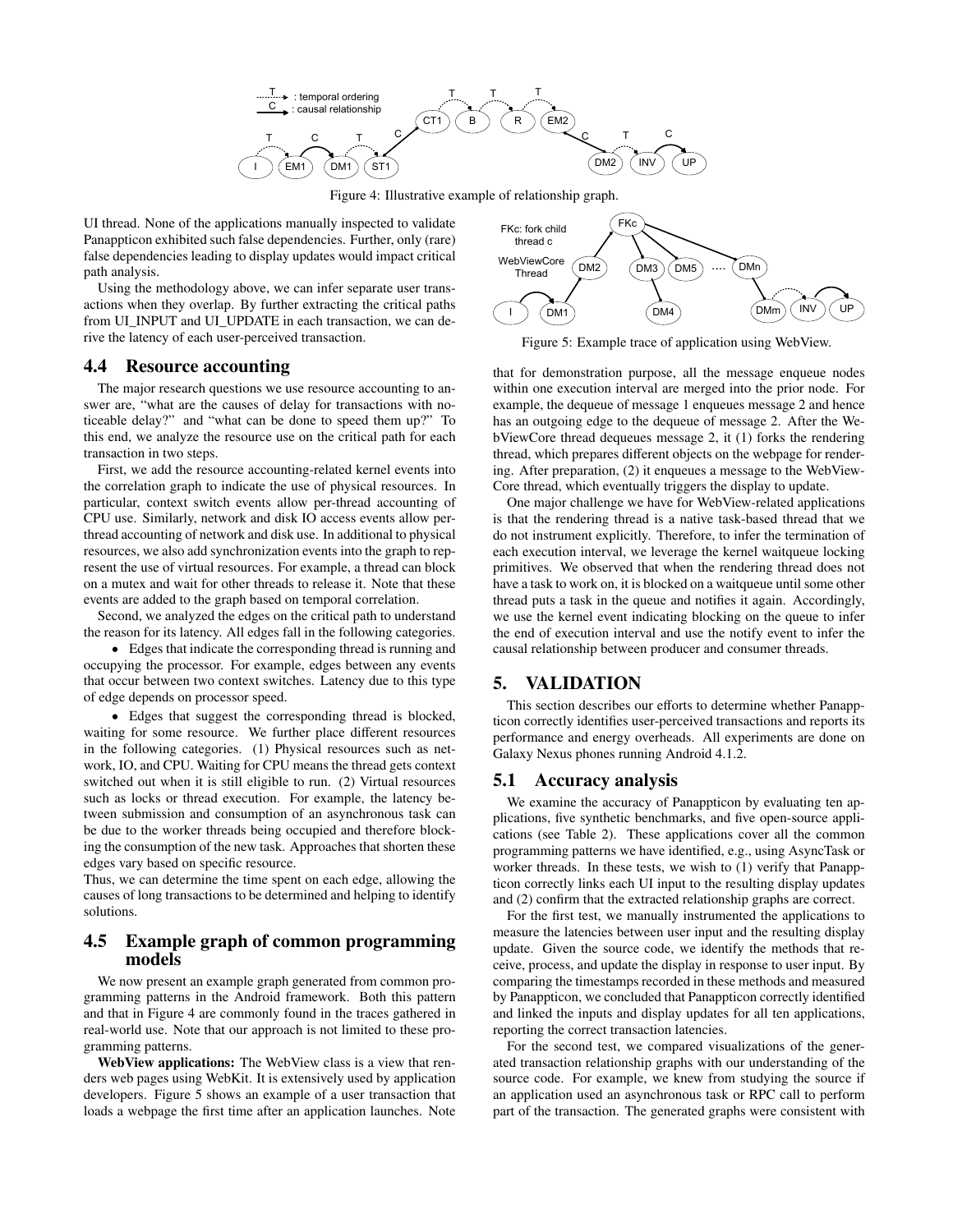Table 2: List of Applications

| Type           | Name              | Description                                |  |
|----------------|-------------------|--------------------------------------------|--|
|                | Async             | Starts an AsyncTask after button           |  |
|                | Task              | press and updates the display              |  |
|                | Worker            | Forks a worker thread after button         |  |
| Synthetic      | Thread            | press and updates the display              |  |
|                | Service           | Starts a remote service, make an IPC call, |  |
|                |                   | and updates the display                    |  |
|                | WebView           | Loads a webpage using                      |  |
|                |                   | standard Android API                       |  |
|                |                   | Starts an AsyncTask while                  |  |
|                | Animation         | displays the loading animation, terminates |  |
|                |                   | the animation after the task is done       |  |
|                | <b>CrossWords</b> | Loads a cross word game,                   |  |
|                |                   | displays solution based on user inputs     |  |
|                | ReadForSpeed      | Downloads text and                         |  |
| Open<br>source |                   | displays it based on timer                 |  |
|                | Android browser   | The default browser on Android             |  |
|                | $K9$ mail         | Mail client                                |  |
|                | <b>NPR</b> news   | News reading application                   |  |

our expectations, indicating that Panappticon extracted the correct graphs.

Although Panappticon performs well on our intended workloads, it cannot handle all applications and behaviors. We describe some of its limitations here.

• Approach limitation: Panappticon does not track data or control dependencies directly, but relies on instrumented system or platform libraries that provide support for high-level programming paradigms like task-queues and semaphores. Applications that implement their own coordination primitives or use lockless synchronization cannot be tracked by Panappticon. Tracking data dependencies requires techniques like taint tracking [4] that incur overheads too high for online use.

Our definition of user-perceived transaction is not appropriate for animated applications like games. Our definition tries to capture the time a user spends waiting for an expected result from the input. Animated results manifest over many frames and may be modified by later inputs. As a result, we exclude animated transactions (like most games) from the experiment, as explained in Section 6. Note that according to a recent study, games account for 15% of published applications [5].

• Instrumentation limitation: Our specific implementation for Android assumes that background worker threads are taskdriven. We modified the common Android-provided task-driven primitives like the Looper, AsyncTask, and Executor classes to record the start and end of each task. While this assumption holds true for most interactive applications, it can miss work done on native, non-Java background threads.

One particular example, the WebKit library used to display web pages, is quite prevalent so we use kernel primitives to infer its task intervals as described in Section 4. WebKit is the only such library we found in our traces, but other less-frequently used libraries might exist. Panappticon would miss them unless the implementation were extended.

## 5.2 Overhead analysis

We now report the performance and energy consumption overhead of Panappticon.

Performance: The performance overhead of Panappticon stems mainly from the CPU cycles used to log each event and the memory used to store the logs (reducing memory available for the Linux file cache and Android application cache). The CPU overhead is min-



Figure 6: Overhead of Panappticon.

imized by eliminating locking in the logging path (e.g., by using per-CPU log buffers in the kernel) and memory overhead is minimized by fixing the buffer size to 30 MB in the kernel and 15 MB in userspace.

To evaluate the overhead, we compared user transaction latencies on a system with Panappticon to one without. To determine latencies on the system without Panappticon, we manually instrumented several open source applications to directly record transaction lengths. The experiment was conducted on two Galaxy Nexus phones. As shown in Figure 6, the average overhead of Panappticon is 6.1%.

Battery: The energy consumption of Panappticon is mainly due to uploading the logs to our server (300 MB/day for our heaviest user). When WiFi is not available, Panappticon saves data to nonvolatile storage and defers the transmission until the phone is charging and WiFi is available. No users reported a noticeable change in battery life.

# 6. CASE STUDIES FROM REAL-WORLD TRACES

We now present the findings of our user study. We first explain the study design and then proceed through three case studies of real-world traces, showing three specific findings uncovered by Panappticon that may interest application developers, system designers, and smartphone manufacturers.

#### 6.1 Experimental setup

14 students from the University of Michigan volunteered to run Panappticon on their smartphones. We selected only regular, longtime smartphone users in the interest of observing representative smartphone user behavior. Galaxy Nexus phones [6] were used, which have 1.2 GHz dual-core processors.

The study had two major goals. (1) Identify the causes of transactions of noticeable length (i.e., >50–100 ms). This goal can be achieved by analyzing the resource usage for each transaction. (2) Understand the impact of architectural differences on user transactions, e.g., changing the number of CPU cores and the impact of the DVFS (Dynamic Voltage and Frequency Scaling) policy. To achieve this, we periodically disabled one core on the device and changed enabled/disabled DVFS. Specifically, we ran a daemon that changed the number of cores and DVFS status every 10 minutes, randomly switching between the four possible configurations. To avoid degrading user experience during intensive workloads, the configuration was changed only when CPU utilization was below 5%.

Table 3 provides basic information about the deployment. We detected 104,588 transactions in total. Among them, 88,656 trans-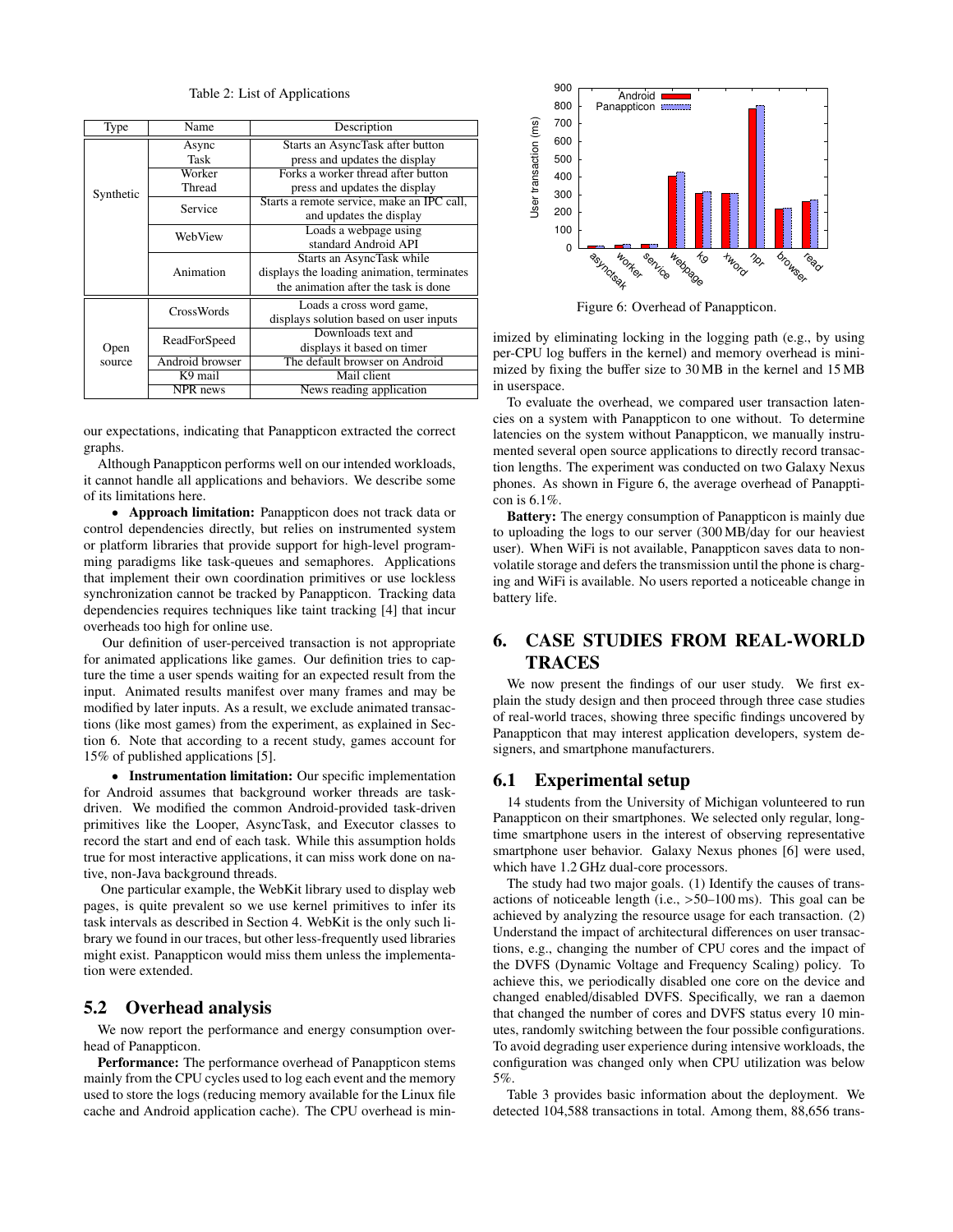Table 3: Deployment Statistics

| Start date         | Oct. 31, 2012 |
|--------------------|---------------|
|                    |               |
| Finish date        | Nov. 30, 2012 |
| Application count  | 189           |
| Total transactions | 104.588       |
| Without animation  | 88.656        |
| With animation     | 15.932        |

Table 4: Resource Accounting Statistics for Sample Transactions from Reddit News

| Total latency $(s)$ | Network block(s) | IO block $(s)$ | Waiting<br>for $CPU(s)$ |
|---------------------|------------------|----------------|-------------------------|
| 3.78                | 0.98             |                | 1.39                    |
| 2.35                | 0.42             | 0.02           | 0.93                    |
| 1.54                | 0.23             |                | 0.89                    |
| ာ"                  | 0.15             |                | 0.33                    |

actions do not involve animation. Figure 8 presents the cumulative distribution of latencies for these transactions. Transactions without animation last at most 38.60 seconds with only 2% of transactions lasting longer than 1 second. As explained in Section 5, we focus on non-animation transactions in the next subsection because the lengths of animation transactions are related to user satisfaction in a complex way.

## 6.2 Case study one: analysis of long transactions for applications

One major goal of Panappticon is to help application developers identify user transactions that may be noticeably and annoyingly long and help expose potential fixes. We now describe how Panappticon helped identify a performance inefficiency in Reddit News, a popular application for browsing the website reddit.com.

Reddit News is a popular closed-source application on the Android Market that has been downloaded millions of times. Panappticon revealed that its produces many transactions longer than one second. Table 4 shows the resource accounting statistics generated from Panappticon for four example transactions. "Network" and "IO" block columns show the time spent blocked waiting for those resources on the critical path. "Waiting for CPU" shows the time spent waiting for the CPU while preempted. The rest of the transaction is spent running on the CPU.

The time spent in preemption is the dominant reason for the high latency and suggests heavy CPU contention during transactions. A deeper look at the critical paths of these transactions reveals two things: (1) the preempting threads that consume the most CPU time during these transactions are the system threads responsible for writing to the emulated SD card and (2) the preemption is triggered by the Reddit News thread after each network block. Longer network blocks trigger longer preemption times. Figure 7 shows one such transaction trace and the CPU usage from the contending system thread. We believe the Reddit News thread is fetching images from the network and caching them to disk immediately after download.

Although saving to the SD card does not block the thread directly, the system thread in charge of SD card writing causes heavy CPU contention with the thread on the critical path. Why does the thread writing to the SD card start working during a user transaction? A deeper investigation into the writing policy reveals that although the write back activity happens asynchronously with the write system call, it is triggered every time the write buffer fills. The images downloaded by Reddit News range from 15KB to 3MB while the default buffer size is 8KB. This means that every time an image is downloaded, the SD card thread immediately begins writ-



Figure 8: Distribution of non-animation transaction latencies.



Figure 9: Distributions of user transaction latency for different core count and DVFS configurations. The zoomed-in inset plot highlights the differences in the upper percentiles.

ing, causing resource contention with the critical path thread. We do not have access to the source code of the SD card driver, but hypothesize that the intensive CPU load results from driver inefficiencies. Others have noted similar effects [7].

Two potential solutions would reduce contention and thus improve user-perceived latency. The first, making the driver code faster, would address the root cause, but is not an option for application developers and may be intractable even for the driver developers. The second is to defer image caching until after display.

#### 6.3 Case study two: impact of DVFS policy on user transaction latency

The second case study illustrates how Panappticon can help system designers by determining the impact on user transaction length of a specific system setting, activation or deactivation of dynamic voltage and frequency scaling (DVFS). DVFS attempts to reduce energy consumption by reducing processor voltage and frequency to the lowest point still providing the needed throughput. This strategy often hurts low-throughput, latency-sensitive tasks that do not trigger the faster DFVS states. The Android DVFS policy, *interactive*, tries to address this issue, but as we show, only partially succeeds.

Figure 9 shows the empirical distributions of user transaction latencies for four configurations: DVFS on (the *interactive governor*) and off (the highest frequency, 1.2 GHz) with one and two cores available. In both cases, transaction latencies are higher with DVFS enabled. The difference is negligible for short transactions (< 20 ms), but significant for longer transactions. In dual-core mode, the difference is 170 ms at the 96th-percentile and for singlecore, 517 ms at the 98th. DVFS negatively and noticeably impacts user transaction latency.

A close look at the *interactive* governor policy reveals the cause. The policy matches the CPU frequency to the utilization over the prior 20 ms, but includes three optimizations for latency-sensitive tasks. First, the frequency is boosted to 700 MHz on each user input, e.g., touchscreen press. Second, it is similarly boosted if the utilization is over 85% in the first 20 ms after leaving the CPU idle state. Third, a frequency is held at an increased level for at least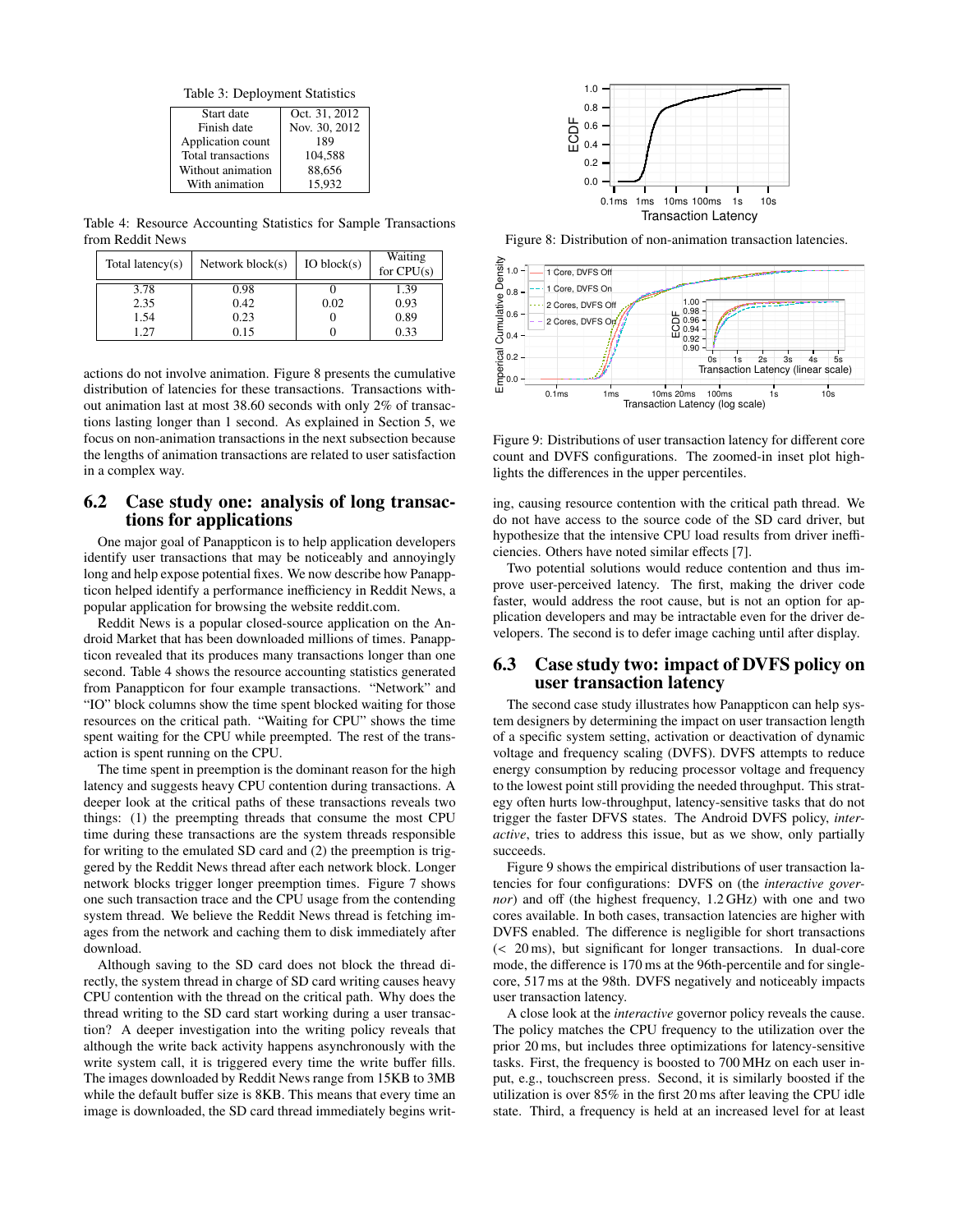

Figure 7: Transaction trace for Reddit News showing the main thread contending for the CPU with system-owned threads used to control the emulated SD card. For the Reddit News thread, time spent using the CPU is shown in the first row and time waiting for the CPU in the second row. Waiting until after the display is updated to cache the downloaded data to the SD card would reduce this contention and shorten the user-perceived transaction latency.



Figure 10: Q–Q plot [8] comparing latency distributions with DVFS on and off for a single core. DVFS has little impact on short transactions  $(< 60 \text{ ms})$ , but hurts longer transactions by up to 1.75×. This is because the *interactive* governor allows the frequency to drop 60 ms after the user input event.



Figure 11: Transaction illustrating the reason for the poor behavior of the DVFS policy. The CPU use is interleaved with disk blocks and thus although the transaction includes significant CPU time, the utilization is low and the DVFS policy keeps the CPU frequency well below maximum.

60 ms before being lowered. We thus hypothesize that short transactions are slower because the initial boost is to 700 MHz, not the full 1.2 GHz. Longer transactions are slower because the frequency often drops after 60 ms.

The Q–Q plot [8] comparing the distributions (Figure 10) supports this hypothesis. Below 60 ms, the distributions are similar (DVFS off is slightly faster below 10 ms), but above, DVFS is much slower, with latencies averaging 1.75× higher.

As shown in Figure 11, lengthy user transactions include periods of blocking on network and disk interleaved with CPU use. Thus, despite significant CPU use, the utilization is low and after 60 ms, the *interactive* governor drops the frequency. The transaction finishes at the lower speed, increasing latency. For workloads with substantial time spent blocking on network and disk, CPU utilization is a poor metric for frequency control.

Our goal is demonstrating the value of Panappticon, not fixing the *interactive* DVFS policy. However, we offer two possible solutions for future investigation. First, increase the default 60 ms timeout for dropping the frequency. This is simple (that parameter is already configurable), but would hurt energy consumption. Second, include the time blocked on disk or network when computing CPU utilization for the purpose of DVFS control. This keeps the utilization, and thus frequency, high while tasks are in progress. Of course, the idea is incomplete—false positives due to, for example, intentionally blocked network threads would hurt energy efficiency.

One could argue this behavior is correct: that DVFS policies intentionally trade performance for energy. However, our results show that CPU energy consumption is dominated by other com-

Table 5: Power and Energy Consumption for Different Frequency Levels for Galaxy Nexus

| Frequency | <b>CPU</b><br>Power (mW) | Total<br>Power (mW) | Normalized est<br>energy $(X)$ |
|-----------|--------------------------|---------------------|--------------------------------|
| 350       | 220                      | 820                 | 2.64                           |
| 700       | 610                      | 1260                | 1.46                           |
| 920       | 1000                     | 1650                | 1.16                           |
| 1200      | 1600                     | 2260                |                                |

ponents, so decreasing transaction latencies reduces *overall* energy consumption. Table 5 shows the power consumption for different frequency states, measured on a Galaxy Nexus running a synthetic workload to maintain 100% utilization. CPU energy efficiency increases with decreasing frequency, but overall system energy efficiency decreases. In summary, for current processors DVFS will generally improve energy efficiency for IO- or memorybound workloads, but hurts for CPU-bound tasks, such as gaming. A DVFS policy taking this into account could improve both energy efficiency and user-perceived latency.

#### 6.4 Case study three: impact of hardware resource on user transactions

The third and final case study shows how Panappticon can be used to study the impacts of hardware design choices on user transaction latencies. To this end, we consider the following question: how does CPU core count influence the latencies of user transactions?

To answer the question, we compare the distributions of user transaction latencies for single-core and dual-core configurations. To eliminate the effect of DVFS, we consider data gathered with DVFS disabled. As shown in Figure 9, for short transactions (below 2 ms), an additional core reduces transaction time. However, for longer transactions, the additional core does not significantly change transaction time, on average. This suggests that longer transactions are typically not-parallelized, CPU-bound workloads. OpenGL applications such as games were not studied, and might yield different results.

This finding indicates that many applications, and almost all of those we encountered, are not designed for efficient parallel execution, even when the transactions latencies are high enough to justify it. Although the applications use multiple threads, usually only a single thread is active. Determining if the applications are parallelizable is beyond the scope of Panappticon, but we can offer two suggestions.

First, Panappticon can identify applications with slow, CPUbound, and non-parallelized execution. Developers of these applications should consider parallelizing them. With Panappticon, it is easy to focus on the sections of code that would provide the most benefit if parallelized.

Second, hardware manufacturers should continue to optimize for